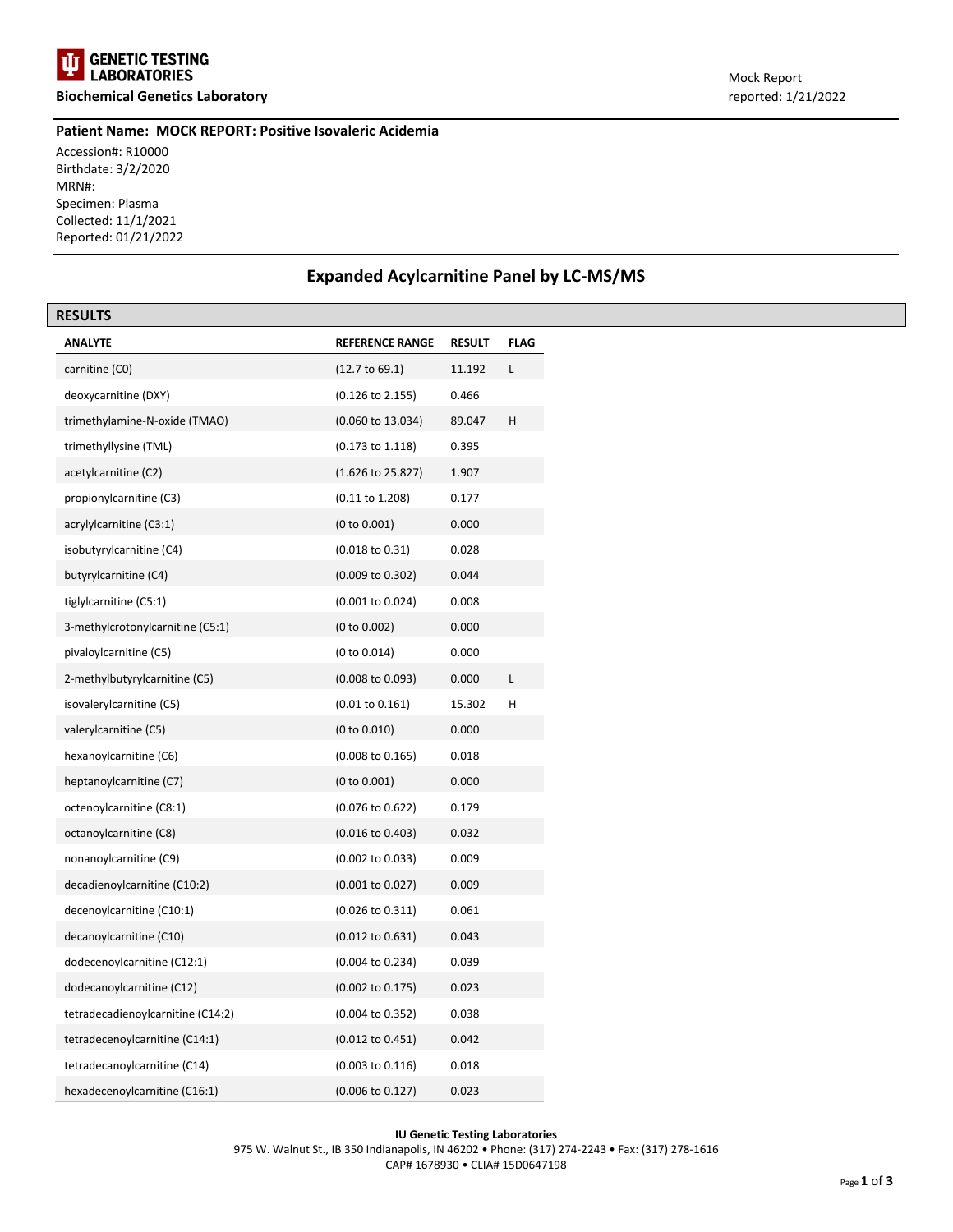# T<mark>it</mark> Genetic Testing<br>Laboratories

### **Biochemical Genetics Laboratory** reported: 1/21/2022

| hexacecanoylcarnitine (C16)                      | (0.020 to 0.253)            | 0.081   |   |
|--------------------------------------------------|-----------------------------|---------|---|
| heptadecanoylcarnitine (C17)                     | (0 to 0.003)                | 0.007   | н |
| octadecadienoylcarnitine (C18:2)                 | (0.025 to 0.275)            | 0.141   |   |
| cis-9-octadecenoylcarnitine (C18:1)              | $(0.029 \text{ to } 0.346)$ | 0.107   |   |
| octadecanoylcarnitine (C18)                      | $(0.010 \text{ to } 0.097)$ | 0.026   |   |
| hydroxy(iso)butyrylcarnitine (C4:OH)             | $(0.010 \text{ to } 0.644)$ | 0.054   |   |
| 3-hydroxyisovalerylcarnitine (C5:OH)             | $(0.004 \text{ to } 0.101)$ | 0.007   |   |
| pimelyl/hydroxyoctanoylcarnitine (C7:DC / C8:OH) | $(0.001$ to $0.014)$        | 0.000   |   |
| 3-hydroxydecanoylcarnitine (C10:OH)              | $(0.003 \text{ to } 0.079)$ | 0.012   |   |
| hydroxydodecenoylcarnitine (C12:1:OH)            | (0 to 0.020)                | 0.003   |   |
| hydroxydodecanoylcarnitine (C12:OH)              | $(0.002 \text{ to } 0.043)$ | 0.005   |   |
| hydroxytetradecanoylcarnitine (C14:OH)           | (0 to 0.017)                | 0.007   |   |
| hydroxyhexadecenoylcarnitine (C16:1:OH)          | (0 to 0.014)                | 0.006   |   |
| 3-hydroxyhexadecanoylcarnitine (C16:OH)          | (0 to 0.033)                | 0.000   |   |
| hydroxyoctadecenoylcarnitine (C18:1:OH)          | (0 to 0.032)                | 0.000   |   |
| hydroxyoctadecanoylcarnitine (C18:OH)            | (0 to 0.007)                | 0.000   |   |
| malonylcarnitine (C3:DC)                         | (0 to 0.025)                | 0.000   |   |
| fumarylcarnitine (C4:1:DC)                       | (0 to 0.001)                | 0.000   |   |
| methylmalonylcarnitine (C4:DC)                   | $(0.006 \text{ to } 0.048)$ | 0.017   |   |
| succinylcarnitine (C4:DC)                        | (0.007 to 0.057)            | 0.015   |   |
| glutaconylcarnitine (C5:1:DC)                    | (0 to 0.001)                | 0.000   |   |
| glutarylcarnitine (C5:DC)                        | $(0.006 \text{ to } 0.075)$ | 0.015   |   |
| methylglutaconylcarnitine (C6:1:DC)              | (0 to 0.015)                | 0.000   |   |
| adipoylcarnitine (C6:DC)                         | $(0.002 \text{ to } 0.204)$ | 0.019   |   |
| 3-methylglutarylcarnitine (C6:DC)                | $(0.003 \text{ to } 0.084)$ | 0.000   | L |
| suberoylcarnitine (C8:DC)                        | $(0.002 \text{ to } 0.257)$ | 0.011   |   |
| sebacoylcarnitine (C10:DC)                       | (0 to 0.036)                | 0.002   |   |
| hexadecanedioylcarnitine (C16:DC)                | (0 to 0.050)                | 0.006   |   |
| octadecenedioylcarnitine (C18:1:DC)              | (0 to 0.041)                | 0.007   |   |
| octadecanedioylcarnitine (C18:DC)                | (0 to 0.028)                | 0.008   |   |
| eicosanedioylcarnitine (C20:DC)                  | (0 to 0.004)                | 0.005   | Н |
| docosanedioylcarnitine (C22:DC)                  | (0 to 0.002)                | 0.000   |   |
| C3/C2 (RATIO)                                    | (0 to 0.150)                | 0.093   |   |
| C8/C10 (RATIO)                                   | (0 to 2)                    | 0.752   |   |
| C14:1/C12:1 (RATIO)                              | (0 to 3)                    | 1.076   |   |
| C0/(C16+C18) (RATIO)                             | (48 to 1,586)               | 104.601 |   |
| (C16+C18:1)/C2 (RATIO)                           | (0 to 0.150)                | 0.099   |   |
| TML/DXY (RATIO)                                  | (0 to 3.3)                  | 0.848   |   |

\*values in micromoles/L

**IU Genetic Testing Laboratories** 975 W. Walnut St., IB 350 Indianapolis, IN 46202 • Phone: (317) 274-2243 • Fax: (317) 278-1616 CAP# 1678930 • CLIA# 15D0647198

Mock Report